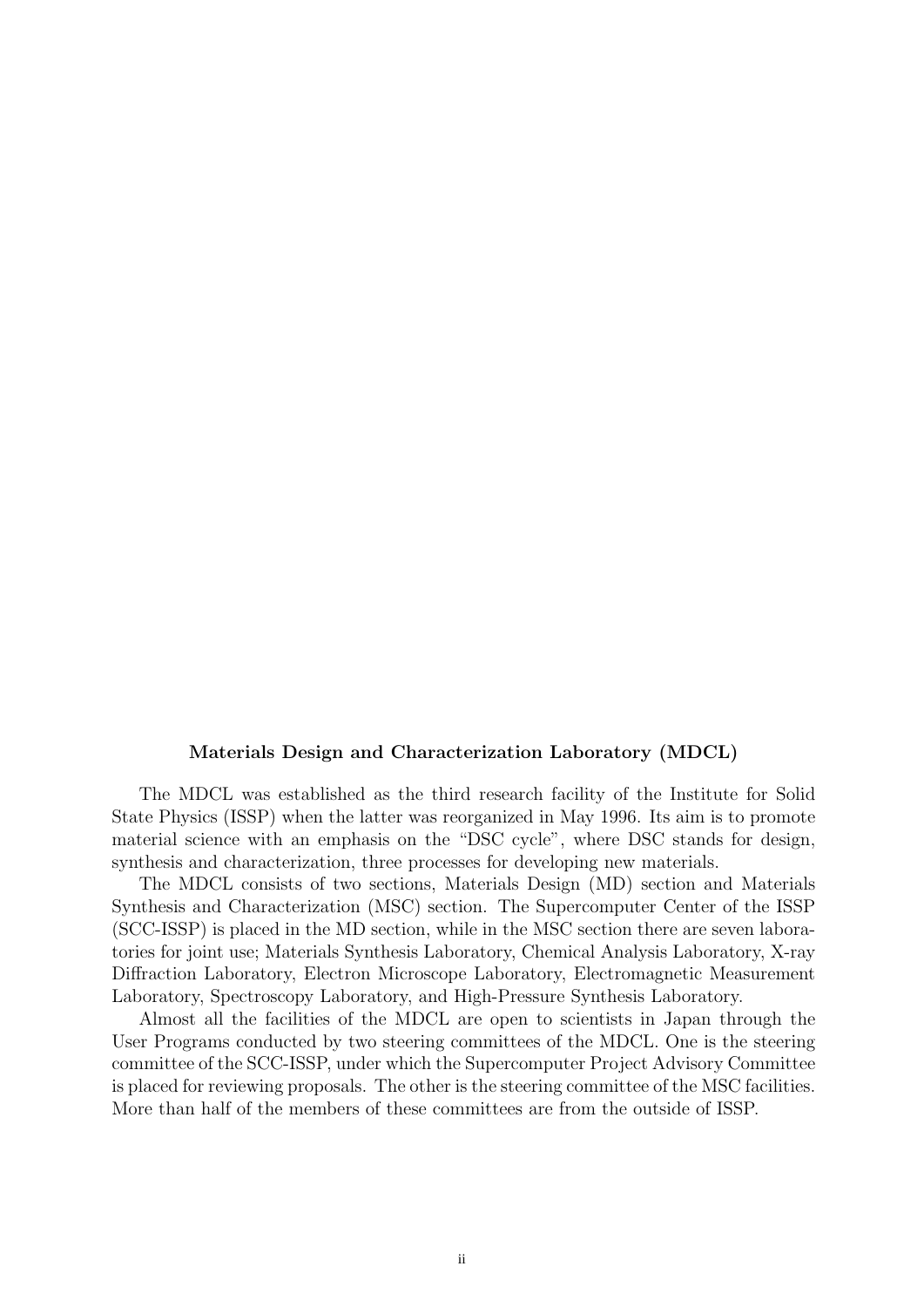## PREFACE

The Supercomputer Center (SCC) is a part of the Materials Design and Characterization Laboratory (MDCL) of ISSP. Its mission is to serve the whole community of computational condensed-matter physics of Japan providing it with high performance computing environment. In particular, the SCC selectively promotes and supports large-scale computations. For this purpose, the SCC invites proposals for supercomputer-aided research projects and hosts the Steering Committee, as mentioned below, that evaluates the proposals.

The ISSP supercomputer system consists of two subsystems: System B, which is intended for more nodes with relatively loose connections. In July, 2015, the SCC replaced the two supercomputer subsystems (SGI Altix ICE 8400EX and NEC SX-9) to one new system (System B, SGI ICE XA/UV hybrid system). The system B consists of 1584 CPU nodes, 288 ACC nodes, and 19 FAT nodes. The CPU node has 2 CPUs (Intel Xeon). The ACC node has 2CPUs (Intel Xeon) and 2GPUs (NVIDIA Tesla K40). The FAT node has 4CPUs (Intel Xeon) and large memory (1TB). The system B has totally 2.6 PFlops theoretical peak performance. The new system C (HPE SGI 8600) was installed in January, 2018. It consists of 252 nodes, and each node has 2 CPUs (Intel Xeon) and 192 GB of memory. The system C has totally 774 TFlops.

The hardware administration is not the only function of the SCC. Since 2015, the SCC has started "Project for advancement of software usability in materials science". In this project, for enhancing the usability of the ISSP supercomputer system, we perform some softwareadvancement activities such as implementing a new function to an existing code, releasing a private code on Web, and writing manuals. Two target programs were selected in school year 2018 and developed software were released as DSQSS (proposal made by A. Masaki (RIKEN)) and RESPACK (proposal made by K. Nakamura (Kyutech)). The SCC has also started a service for porting users' materials science software to General Purpose GPUs (GPGPU) since 2015. Two programs were selected for the GPGPU porting in school year 2018.

All staff members of university faculties or public research institutes in Japan are invited to propose research projects (called User Program). The proposals are evaluated by the Steering Committee of SCC. Pre-reviewing is done by the Supercomputer Project Advisory Committee. In school year 2018, totally 283 projects were approved. The total points applied and approved are listed on Table. 1 below. Additionally, we supported post-K and other computational materials science projects through Supercomputing Consortium for Computational Materials Science (SCCMS).

The research projects are roughly classified into the following three (the number of projects approved):

 First-Principles Calculation of Materials Properties (131) Strongly Correlated Quantum Systems (33) Cooperative Phenomena in Complex, Macroscopic Systems (119)

All the three involve both methodology of computation and its applications. The results of the projects are reported in 'Activity Report 2018' of the SCC. Every year 3-4 projects are selected for "invited papers" and published at the beginning of the Activity Report. In the Activity Report 2018, the following three invited papers are included: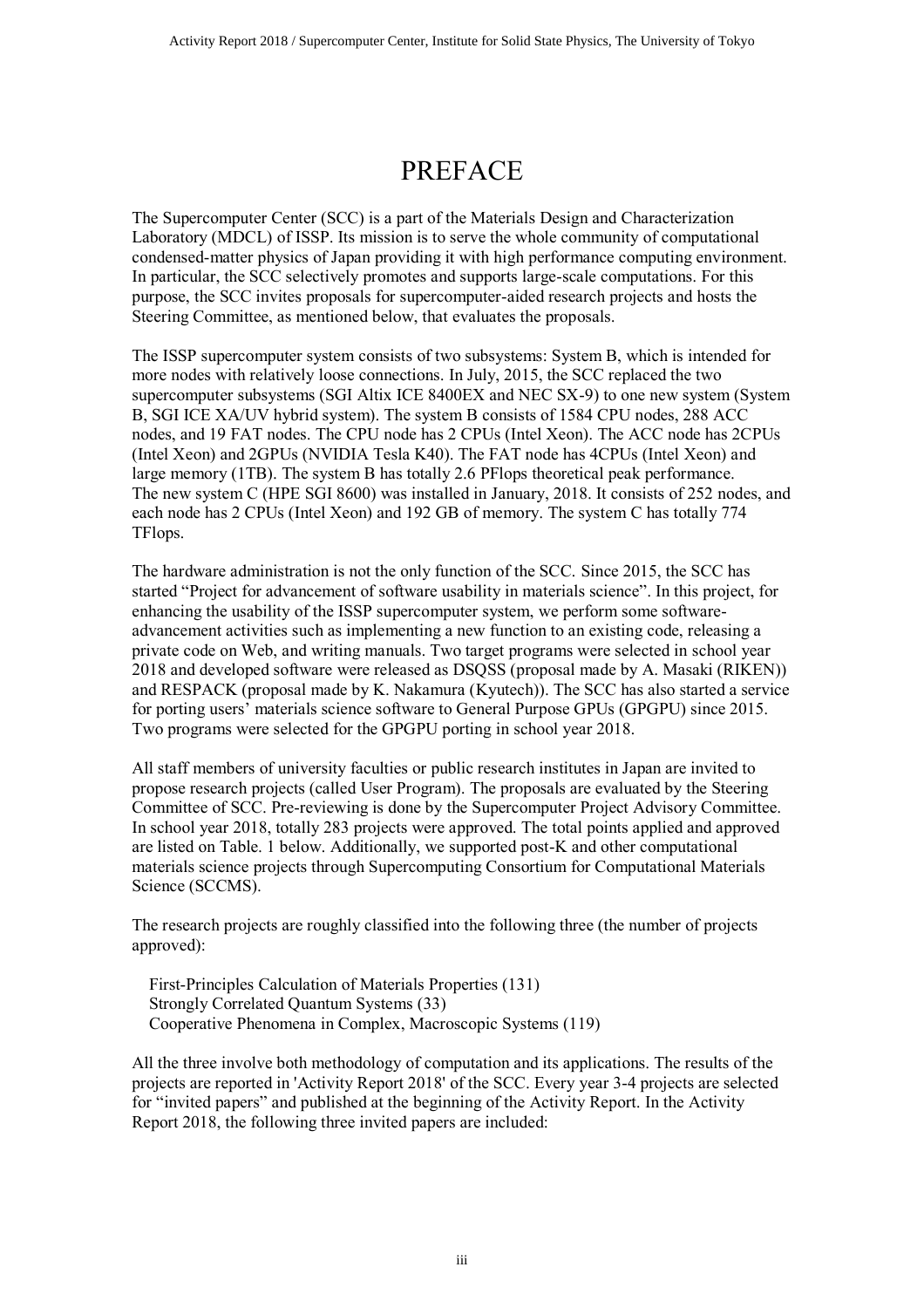Activity Report 2018 / Supercomputer Center, Institute for Solid State Physics, The University of Tokyo

"Development of Open-Source Software mVMC and its Applications", Takahiro MISAWA, Yuichi MOTOYAMA, and Kota IDO

"First-Principles Studies on Anomalous Electron and Spin Transport Properties in Non-Trivial Spin Textures", Fumiyuki ISHII

"Coarse-Grained Force Field for Lipid Domain Formation Simulations", Sangjae SEO, and Wataru SHINODA

June 14, 2019

Naoki Kawashima (Chairman of the steering committee, SCC, ISSP)